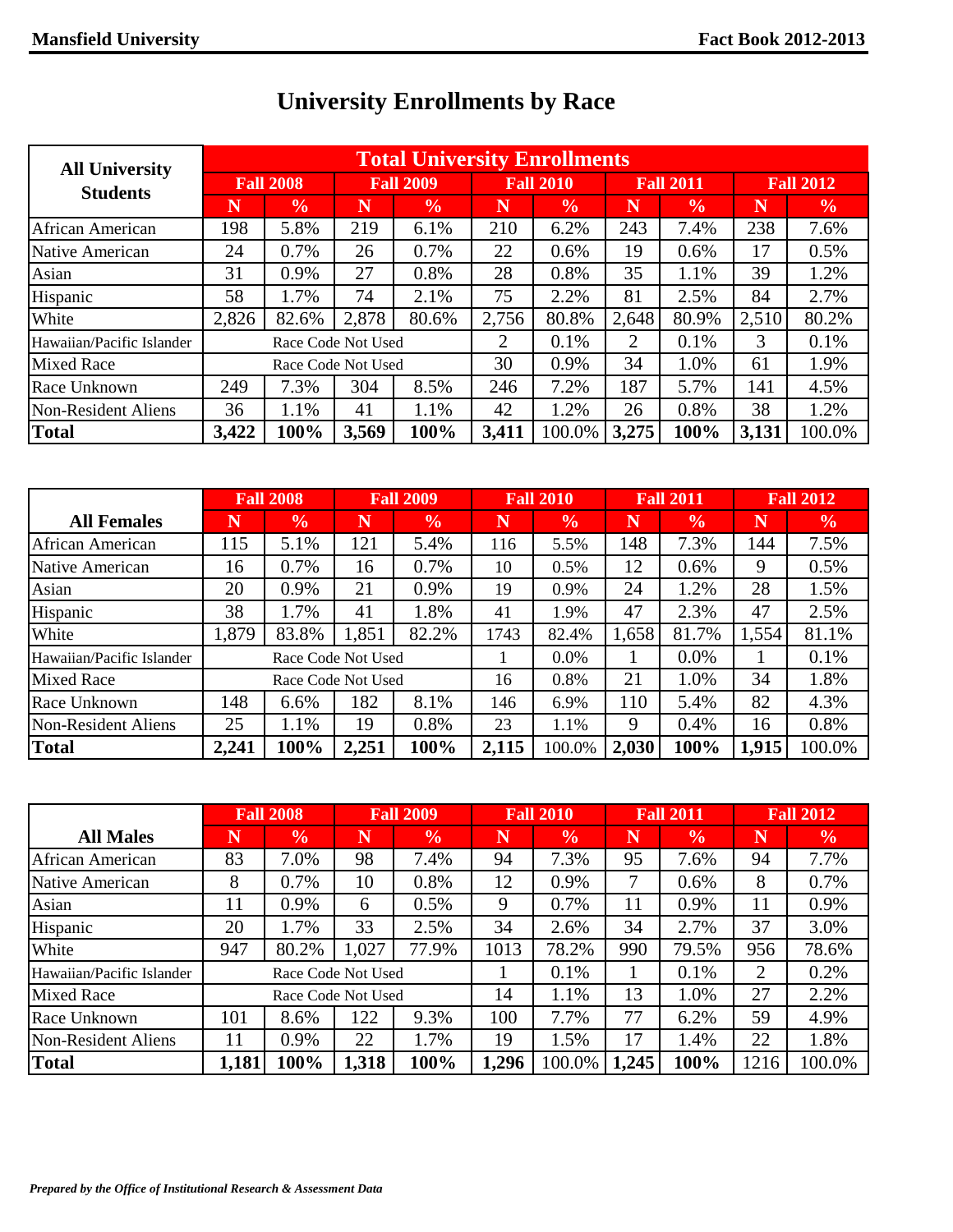|                           |                  |                    |       | <b>Total Undergraduate Enrollments</b> |       |                  |       |                  |                         |                  |  |
|---------------------------|------------------|--------------------|-------|----------------------------------------|-------|------------------|-------|------------------|-------------------------|------------------|--|
| <b>All Undergraduates</b> | <b>Fall 2008</b> |                    |       | <b>Fall 2009</b>                       |       | <b>Fall 2010</b> |       | <b>Fall 2011</b> |                         | <b>Fall 2012</b> |  |
|                           | N                | $\frac{6}{6}$      | N     | $\frac{0}{0}$                          | Ñ     | $\frac{6}{6}$    | N     | $\frac{0}{0}$    | $\overline{\textbf{N}}$ | $\frac{6}{6}$    |  |
| African American          | 175              | 5.9%               | 204   | 6.6%                                   | 202   | 6.9%             | 231   | 8.0%             | 229                     | 8.1%             |  |
| Native American           | 21               | 0.7%               | 23    | 0.7%                                   | 20    | 0.7%             | 16    | 0.6%             | 16                      | 0.6%             |  |
| Asian                     | 29               | 1.0%               | 25    | 0.8%                                   | 27    | 0.9%             | 31    | 1.1%             | 35                      | 1.2%             |  |
| Hispanic                  | 49               | 1.7%               | 62    | 2.0%                                   | 67    | 2.3%             | 75    | 2.6%             | 79                      | 2.8%             |  |
| White                     | 2,413            | 82.0%              | 2,444 | 79.7%                                  | 2336  | 79.3%            | 2,299 | 79.9%            | 2240                    | 79.3%            |  |
| Hawaiian/Pacific Islander |                  | Race Code Not Used |       |                                        |       | 0.0%             |       | $0.0\%$          | 2                       | 0.1%             |  |
| <b>Mixed Race</b>         |                  | Race Code Not Used |       |                                        | 30    | 1.0%             | 34    | 1.2%             | 61                      | 2.2%             |  |
| Race Unknown              | 225              | 7.6%               | 273   | 8.9%                                   | 224   | 7.6%             | 164   | 5.7%             | 125                     | 4.4%             |  |
| Non-Resident Aliens       | 32               | 1.1%               | 37    | 1.2%                                   | 38    | 1.3%             | 25    | 0.9%             | 37                      | 1.3%             |  |
| <b>Total</b>              | 2,944            | 100%               | 3,068 | 100%                                   | 2,945 | 100.0%           | 2,876 | 100.0%           | 2824                    | 100.0%           |  |

|                           | <b>Fall 2008</b> |                    |       | <b>Fall 2009</b> |                | <b>Fall 2010</b> |          | <b>Fall 2011</b> | <b>Fall 2012</b> |               |
|---------------------------|------------------|--------------------|-------|------------------|----------------|------------------|----------|------------------|------------------|---------------|
| <b>All Females</b>        | N                | $\frac{6}{6}$      | N     | $\frac{0}{0}$    | N              | $\frac{6}{6}$    | N        | $\frac{6}{6}$    | N                | $\frac{6}{6}$ |
| <b>African American</b>   | 96               | 5.3%               | 109   | 6.0%             | 109            | 6.3%             | 137      | 8.1%             | 135              | 8.1%          |
| Native American           | 13'              | 0.7%               | 13    | 0.7%             | 8              | 0.5%             | 9        | 0.5%             | 8                | 0.5%          |
| Asian                     | 18               | 1.0%               | 19    | 1.0%             | 18             | 1.0%             | 21       | 1.2%             | 25               | 1.5%          |
| Hispanic                  | 31               | 1.7%               | 31    | 1.7%             | 34             | 2.0%             | 41       | 2.4%             | 42               | 2.5%          |
| White                     | 1,520            | 83.2%              | 1,486 | 81.3%            | 1388           | 80.7%            | 1,367    | 80.5%            | 1,330            | 80.1%         |
| Hawaiian/Pacific Islander |                  | Race Code Not Used |       |                  | $\overline{0}$ | $0.0\%$          | $\theta$ | 0.0%             | 0                | 0.0%          |
| <b>Mixed Race</b>         |                  | Race Code Not Used |       |                  | 16             | 0.9%             | 21       | 1.2%             | 34               | 2.0%          |
| Race Unknown              | 128              | 7.0%               | 155   | 8.5%             | 128            | 7.4%             | 94       | 5.5%             | 71               | 4.3%          |
| Non-Resident Aliens       | 22               | $1.2\%$            | 15    | 0.8%             | 20             | 1.2%             | 8        | 0.5%             | 15               | 0.9%          |
| <b>Total</b>              | 1,828            | 100%               | .828  | 100%             | 1,721          | 100%             | 1,698    | 100.0%           | 1,660            | 100.0%        |

|                           |       | <b>Fall 2008</b>   |      | <b>Fall 2009</b> |       | <b>Fall 2010</b> |       | <b>Fall 2011</b> | <b>Fall 2012</b> |               |
|---------------------------|-------|--------------------|------|------------------|-------|------------------|-------|------------------|------------------|---------------|
| <b>All Males</b>          | N     | $\frac{6}{6}$      | N    | $\frac{6}{6}$    | N     | $\frac{0}{0}$    | N     | $\frac{6}{6}$    | N                | $\frac{6}{6}$ |
| <b>African American</b>   | 79    | 7.1%               | 95   | 7.7%             | 93    | 7.6%             | 94    | 8.0%             | 94               | 8.1%          |
| Native American           | 8     | 0.7%               | 10   | 0.8%             | 12    | 1.0%             | 7     | 0.6%             | 8                | 0.7%          |
| Asian                     | 11    | 1.0%               | 6    | 0.5%             | 9     | 0.7%             | 10    | 0.8%             | 10               | 0.9%          |
| Hispanic                  | 18    | 1.6%               | 31   | 2.5%             | 33    | 2.7%             | 34    | 2.9%             | 37               | 3.2%          |
| White                     | 893   | 80.0%              | 958  | 77.3%            | 948   | 77.5%            | 932   | 79.1%            | 910              | 78.2%         |
| Hawaiian/Pacific Islander |       | Race Code Not Used |      |                  |       | 0.1%             |       | 0.1%             | $\overline{2}$   | 0.2%          |
| <b>Mixed Race</b>         |       | Race Code Not Used |      |                  | 14    | 1.1%             | 13    | 1.1%             | 27               | 2.3%          |
| Race Unknown              | 97    | 8.7%               | 118  | 9.5%             | 96    | 7.8%             | 70    | 5.9%             | 54               | 4.6%          |
| Non-Resident Aliens       | 10    | 0.9%               | 22   | 1.8%             | 18    | 1.5%             | 17    | 1.4%             | 22               | 1.9%          |
| <b>Total</b>              | 1,116 | 100%               | ,240 | 100%             | 1,224 | 100%             | 1,178 | 100.0%           | 1,164            | 100.0%        |